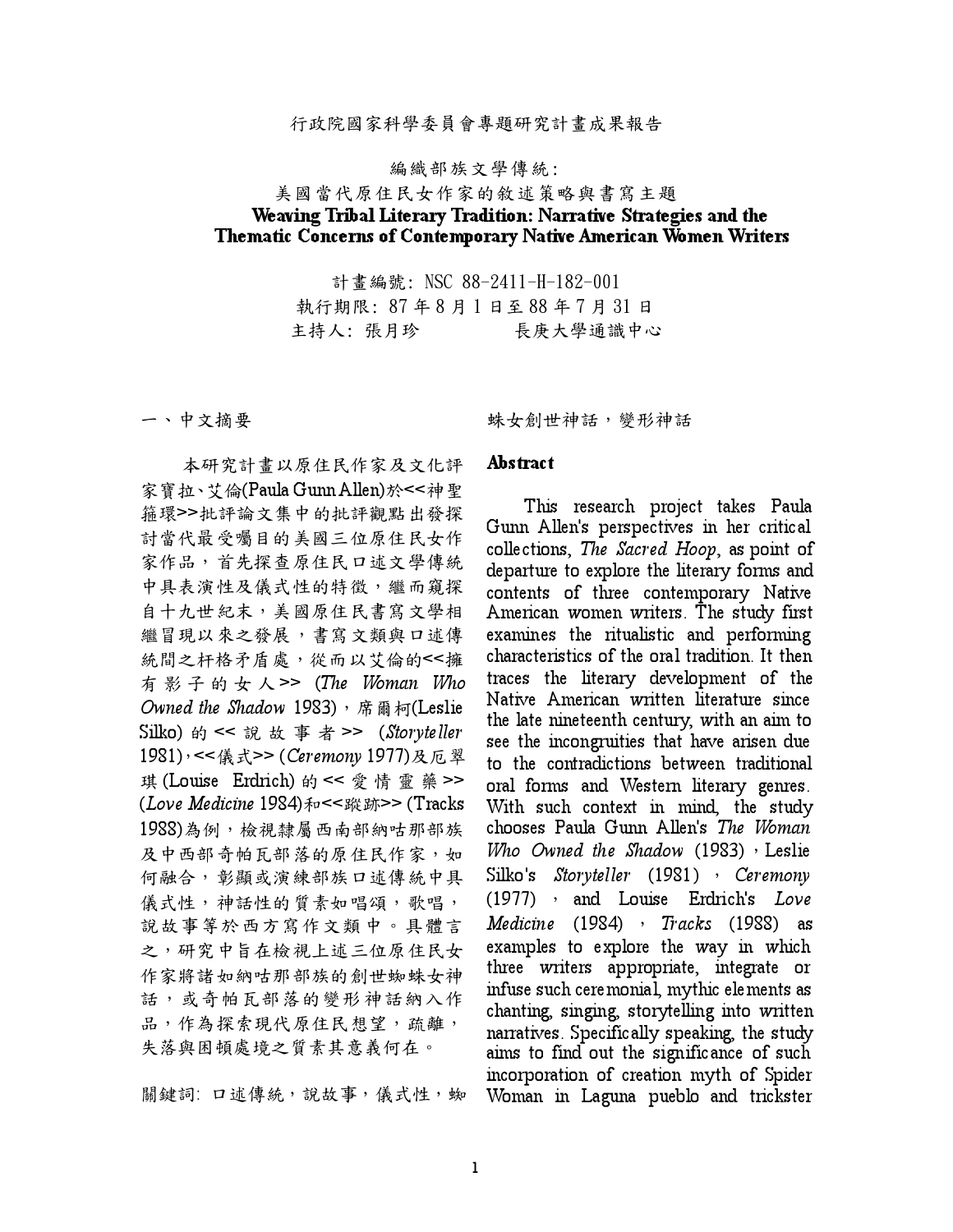myth of Chippewa tribe by Allen, Silko and Erdrich in their portrayal of the aspiration, alienation, loss and distress of contemporary Native Americans. It is expected that such overall survey may lead to a discovery of common narrative and thematic features among these women writers, so as to help weave a tribal literary tradition for Native American women writers.

Key words: oral tradition, storytelling, ritual, creation myth of Spider Woman, trickster myth

二、緣由與目的

有關美國少數族裔文學之研 1990年以降以有相當的進展,尤 ま 裔美國文學方面成果更為豐碩,這對 除歐美中心大論述,提高少數族裔之 化能見度,增進多元族裔間文化的瞭 有其相當的貢獻。隨著典律變遷與少 族裔論述的推展,美國原住民文學研 亦隨著學院中學者作家如 Louis Ower Andrew Wiget, James Ruppert, Geral Vizenor, Kenneth Lincoln & Paula Gun Allen 等人的努力而蔚為氣候。然而, 十九世紀末以降之原住民文學研究仍第 重於男性作家之自傳, 札記與記錄式敘 述作品之研究。1980年代起,學者作家 寶拉·艾倫首先開啟對原住民女性文學 文化研究先河。寶拉·艾倫除觀察到原 住民文學在美國文學史,近乎消音的處 境,更深刻體會到非原住民對原住民文 化及文學瞭解與認識之闕如,她認為非 原住民唯有對原住民部族儀典,歷史脈 絡的瞭解才能消除非原住民讀者在閱讀 時挾帶西方假設所造成的扭曲性閱讀, 進一步掌握原住民的心聲 隨著寶拉· 艾倫等人所編輯的原住民文學選集相際 的出版,原住民文學之縱向「延續」與

横向交錯「影響」似乎隱然現形,然而, 對當代原住民女作家相互交錯之研究尚 在起步階段。本研究即企圖藉探討爬梳 整理出三位女作家的敘述策略及關懷主 題之異同,尋找出其文本間的交錯關 係,以大要編織出能展現原住民女性部 族文學的傳統。

三、結果與討論

在「神聖的箍環」(The Sacred Hoop) 一文中, 寶拉 · 艾倫曾指出, 傳統的印第 安文學和西方文學傳統最根本的差異在 於傳統的印第安文學不是為宣洩自我情 感,以自我表達為目的;反之,各部族 是希望透過歌唱,儀式,傳奇,神話, 故事等表達形式,具體而微的呈現及抒 發現實。對部族币 ,語言及儀式文學

> 人情感重新定向,幫助 群或宇宙,使個人在分 傳統,將自我溶入,合 存在體(55)。她認為堪 小說者,在取向,結構, 表主都應彰顯出這定義 市且在相當層面運用到口 ,縱使處理雙文化現象或 響,亦應觀照到口述傳統 色。(79)事實上,在探討 原住民批評家多強調語言 s)所能發揮的精神引導力 d),在相當數量的原住民 被相信是具有驚人的傳遞 想像與遊戲的力量,蘊含 市這份活力來自於語言及口 斤具有的外放性,溝通性與 賃(Blaseser 11-24;Lincoln, 之外,說故事的活動不僅具 被認為是療癒受創心靈,聯 的利器。 文本閱讀分析發現,三位原 分別將其部族的口述傳統巧

 $2^{\circ}$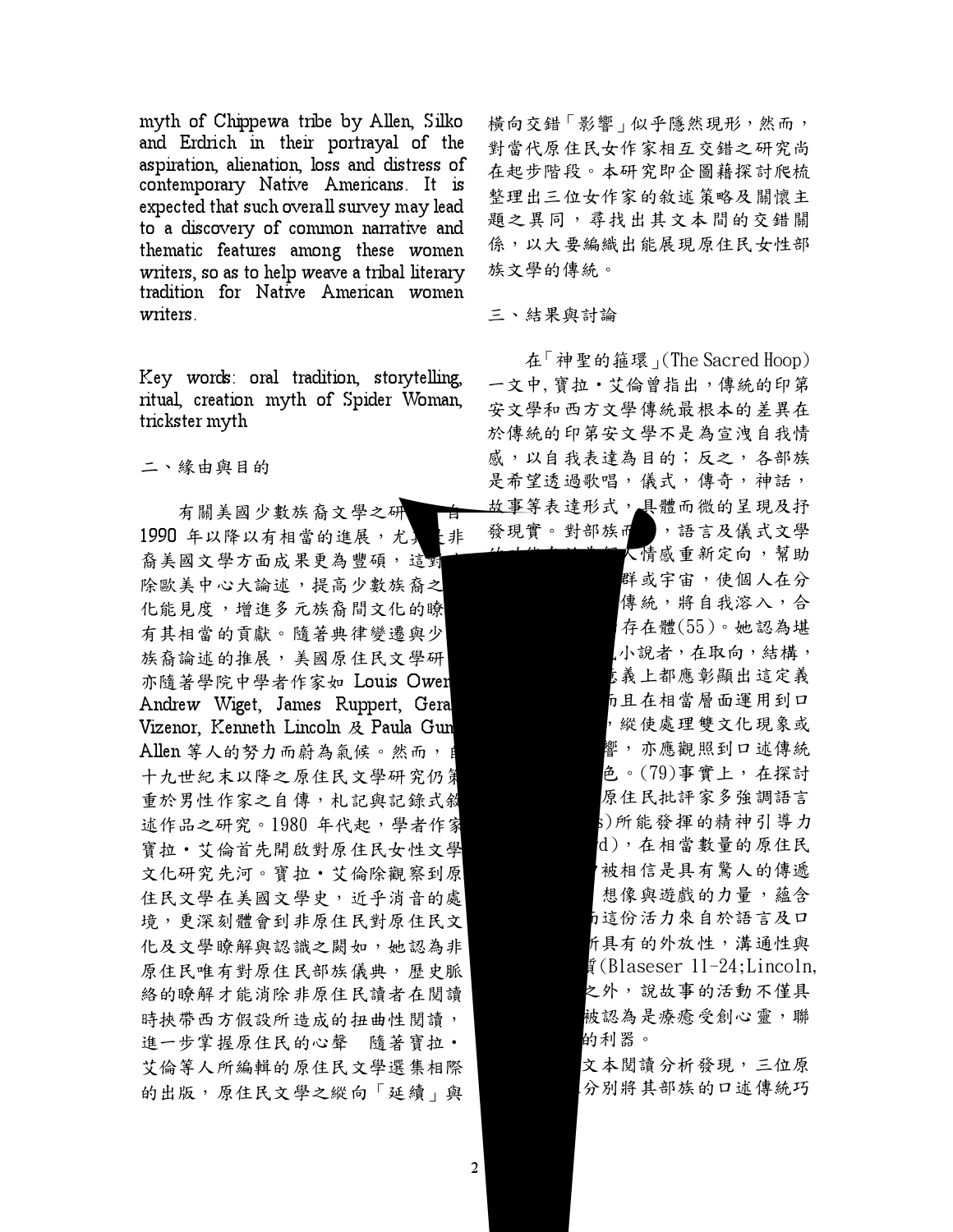妙的融合入其書寫文本中。在敘述的策 略上,同屬納咕那部族的艾倫及席爾柯 都以傳統蜘蛛女神話為底層敘述主軸, 以傳達納咕那部族的文化美學及精神信 仰。艾倫更依此宣揚以女性為中心的文 化及強調回歸尋找與此部族文化聯繫的 重要性。在其小說中,艾倫具體而微地 探討現代都會原住民女性經驗中儀式的 意義。在敘述文體上,艾倫揉合了除蜘 蛛女神話外諸如從天空掉落的女人等神 話故事,原住民除魔儀式,以及現代的 書信文體 (WOS 18-19; 53-54; 157-158),現代心理治療師的對話記錄 (WOS 84-86: 109-112), 以及離婚協議 書文件(WOS 120) 等, 以不同文類的「嵌 入 (inserted), 打破西方傳統一板一 眼的小說敘述規範,攪亂讀者的所習以 為常的閱讀期盼。同時,以斷裂飄浮的 文句,重複性的陳述語句及模擬原住民 頌禱式的歌唱節奏,彰顯出口述語言中 時而停頓,時而重複,及抑揚頓挫的頌 禱歌唱特色。尤其,以去除語句中的連 接詞,以支離片斷的字詞為一文句,間 斷停頓間製造出口述活動中沉默的時間 狀態等敘述手法,艾倫一方面流露出小 說人物的心理狀態,它方面更製造口述 活動中以沉默來邀請讀者參與,或以沉 默製造凝重肅穆的氣氛。事實上,小說 語言本身就像是一場儀式,整體讀來, 似彷彿艾倫是位原住民女巫師的化身, 以極富催眠式的氣息,在飄浮的符號間 流動,穿梭於神話與現實世界,為療治 失落的當代混血原住民女子(或讀者), 尋求良方,指點迷津。

文類夾雜,書寫與口述形式交錯也 是席爾柯著名的<<儀式>>及<<說故事者 >>兩書的特色。在<<儀式>>書中,席爾 柯除了以說故事的敘述形式,探討泰悠 回歸部族,藉族裔文化認同,尋回內在 平衡的主題外,自然,大地景觀的描繪 也是小說中最凸出的一個面向。席爾科 不僅將傳統納咕那部族的各種神話包括 蜘蛛女神話(即創世神話),納入為小說 的主軸,探討人與自然共生共存的蛛網 關係,同時亦以現實中自然的景物與景 觀為主要的指涉符號,一方面揭露出人 物內在的心理狀態,它方面藉以成為思 考神話與現實中,人與自然環境間關係 的重要座標。

像席爾科的小說一樣,說故事也是 厄翠琪多重敘述文體中的基調,但是不 同於席爾科小說的是,厄翠琪小說中, 說故事的活動夾雜著更多重的聲音,更 多的對話形式與更多的戲謔與玩笑。在 1984 年獲得全國書評人協會獎的<<愛情 靈藥>>,通部由十八篇看似不連貫,獨 立成章的短篇故事組成,但眾多的敘事 者從自己的觀點陳述自身的故事的同 時,亦擴散其敘事的廣度到已過逝的六 月(June)及其親族的故事,形成一眾聲 喧嘩,多音鳴奏,但歷史指向若隱若現 的豐富文本。說故事的活動具實際的對 話性與互動性,無論聽者與說者的都參 與了事件的回溯與重整過程;二者都被 從現在,當下的意識與時間拉回過去, 經歷一場記憶的洗禮,重新認知自我。 在<<蹤跡>>中,厄翠琪再次以輕鬆自然 的敘述形式,融合口述傳統中說故事的 特色,探討奇帕瓦族於1910年代,面對 土地分配政策, 堅守家園, 護守土地的 一段深沉與凝重的歷史。若<<愛情靈藥 >>是部眾聲喧嘩,熱鬧的社群聚會文 本,<<蹤跡>>則是親暱的,拉近人際距 離,維繫彼此間關係的故事。在兩部小 說中,厄翠琪皆挪用奇帕瓦部族中搗蛋 鬼既逗趣又狡猾的變形神話,以苦中作 樂的輕鬆幽默敘述,來表現原住民面對 弱勢困境,在社會文化邊緣尋求心靈自 由的一種生存策略。如果對艾倫而言, 在受挫的經濟文化政治經驗中,接受接 續而來的轉變(transformation)是一種 生命的儀式,幽默則是厄翠琪眼中,迎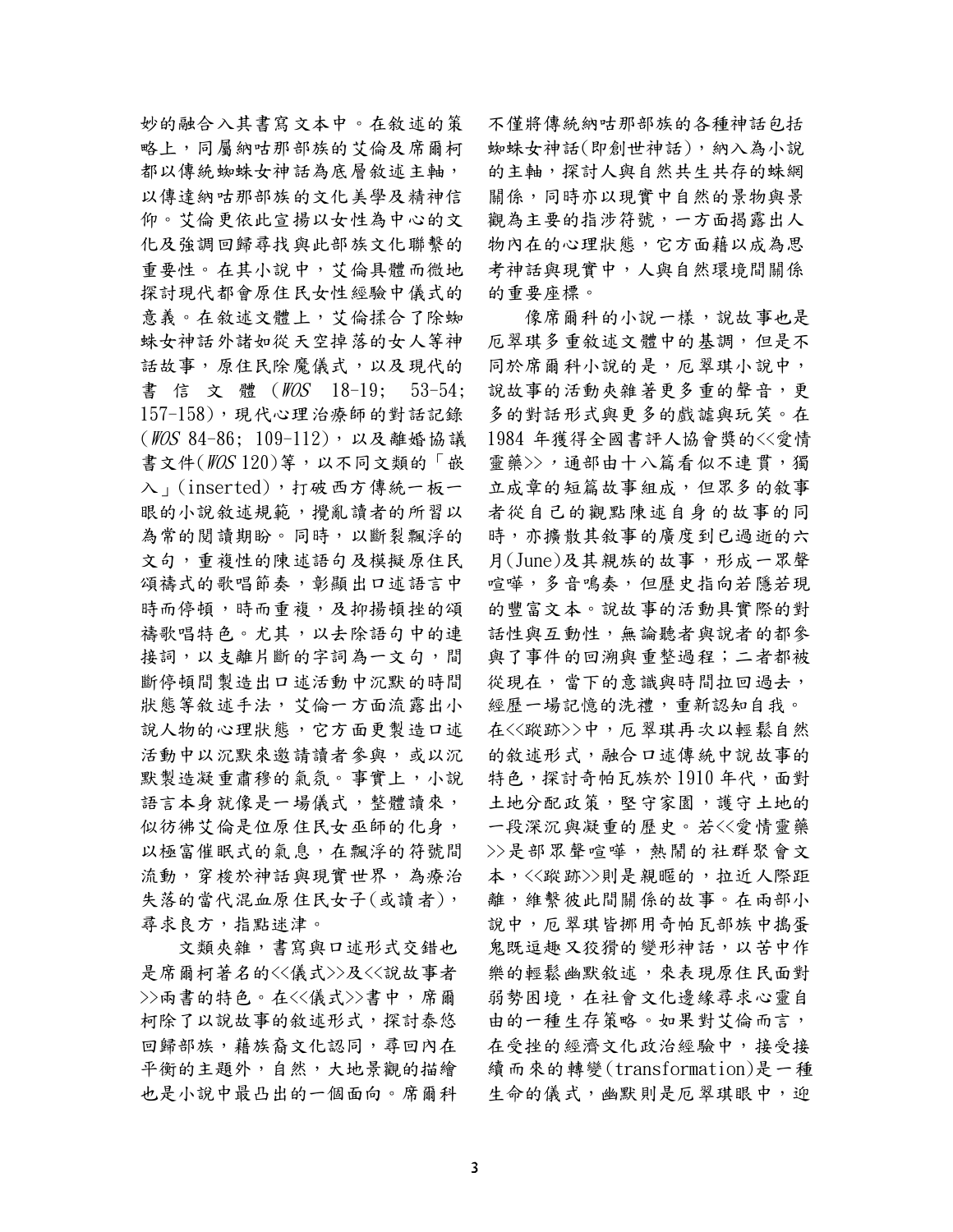向宰制性體制,顛覆戲弄該體制的方式。 四、成果自評

本研究對當代原住民女作家作品進 行細膩的文本閱讀與分析,並將之置於 其特殊之部族文化氛圍中瞭解,有助於 確切掌握原住民文學的寫作概要。

研究中雖然擷取當代美國三位最受 囑目,而且在寫作的質量上頗見其成績 的女作家做為討論對象,然而這不表示 在建構發掘當代原住民女作家文學傳統 的企圖上,有刻意排除或錯誤再現 (misrepresent)之失。美國幅員遼闊, 原住民部落分布於四處,當代崛起的原 住民作家中,以位於美國西南部,新墨 西哥地區大部族(Pueblo)的成就最大。 其中納咕那部族的 Paula Gunn Allen, Leslie Silko,Simon Ortiz,納瓦侯 (Navajo)部族的 Momaday, 中西部奇帕瓦 族的 Erdrich 及 Vizenor 以及北部 James Welch 的表現皆在文壇出版界佔一席之 地。他們都努力將部落文化透過文字傳 達給原住民及非原住民的讀者,但是沒 有一位作家膽敢以其部族或總體原住民 文學或文化的代言人自居。所謂原住民 文學傳統建構,涉及所謂延續,文本互 涉等之問題。在文學表現上,原住民作 家有其承續之部族文化中的口述說故事 傳統,然而口語敘述神話,傳奇,部族 故事,一旦轉化為書寫的文字,其翻譯, 衍繹的過程中,所謂傳統尚留給分是頗 值得玩味的。然而,其對自然,土地, 部族認同,文化儀式傳承之關懷主題卻 共通。

本研究限於時間,經費及資料之搜 尋倉促,未能將 Mourning Dove 及逐漸 受矚目的女作家諸如 Linda Hogan, Elizabeth Cook-Lynn 及 Joy Harjo 列入 討論,當於另外的計畫中列入探討。此 外, Paula Gunn Allen 在 1970年代末葉 即已著手為所謂的「原住民敘述傳統」,

建立其典範規例(paradigm), 但是她一 **廂情願所建立的規模,仍須待檢驗。而** 所謂原住民女作家文學傳統亦需經相當 的考掘,時間的驗證,與適當理論的佐 證詮釋,才可能有成熟,不偏頗的結論。

本研究部分成果發表於 1999 年 12 月於東海大學舉辦之第七屆英美文學研 討會。

五、主要參考文獻

- Allen, Paula Gunn, The Sacred Hoop: Recovering th e Feminine in American Indian Tradition. Boston: Beacon Press, 1986.
- Woman's Spider  $Granddaughter:$  $--- 1$ Traditional Tales and Contemporary Writing by Native American Women. Boston: Beacon Press, 1989.
- ed. Studies in American Indian  $---$ Literature: Critical Essays and Course Designs. New York: MLA, 1983.
- Blaeser, Kimbely M. Gerald Vizenor: Writing in the Oral Tradition. Norman & London: U of Oklahoma P, 1996.
- Erdrich, Louise. Tracks. New York, N.Y.: HarperFlamingo, 1988.
- ---. Love Medicine. New York, N.Y.: HarperPerennial, 1993.
- ---. "Where I Ought to Be: A Writer's Sense of Place." New York Times 28 July 1985, sec. 7:1.
- Keating. AnaLouise. Women Reading Women Writing: Self-Invention in Paula Gunn Allen, Gloria Anzaldua, and Audre Lorde. Philadelphia: Temple University Press, 1996.
- Larson, Charles R. American Indian *Fiction*. Albuquerque: U of New Mexico P, 1978.
- Lincoln, Kenneth. Native American Renaissance. Berkeley: U οf California P, 1982.
- Owens. Louis. *Other*  $D$ estinies: Understanding the American Indian *Novel*. Norman: U of Oklahoma P,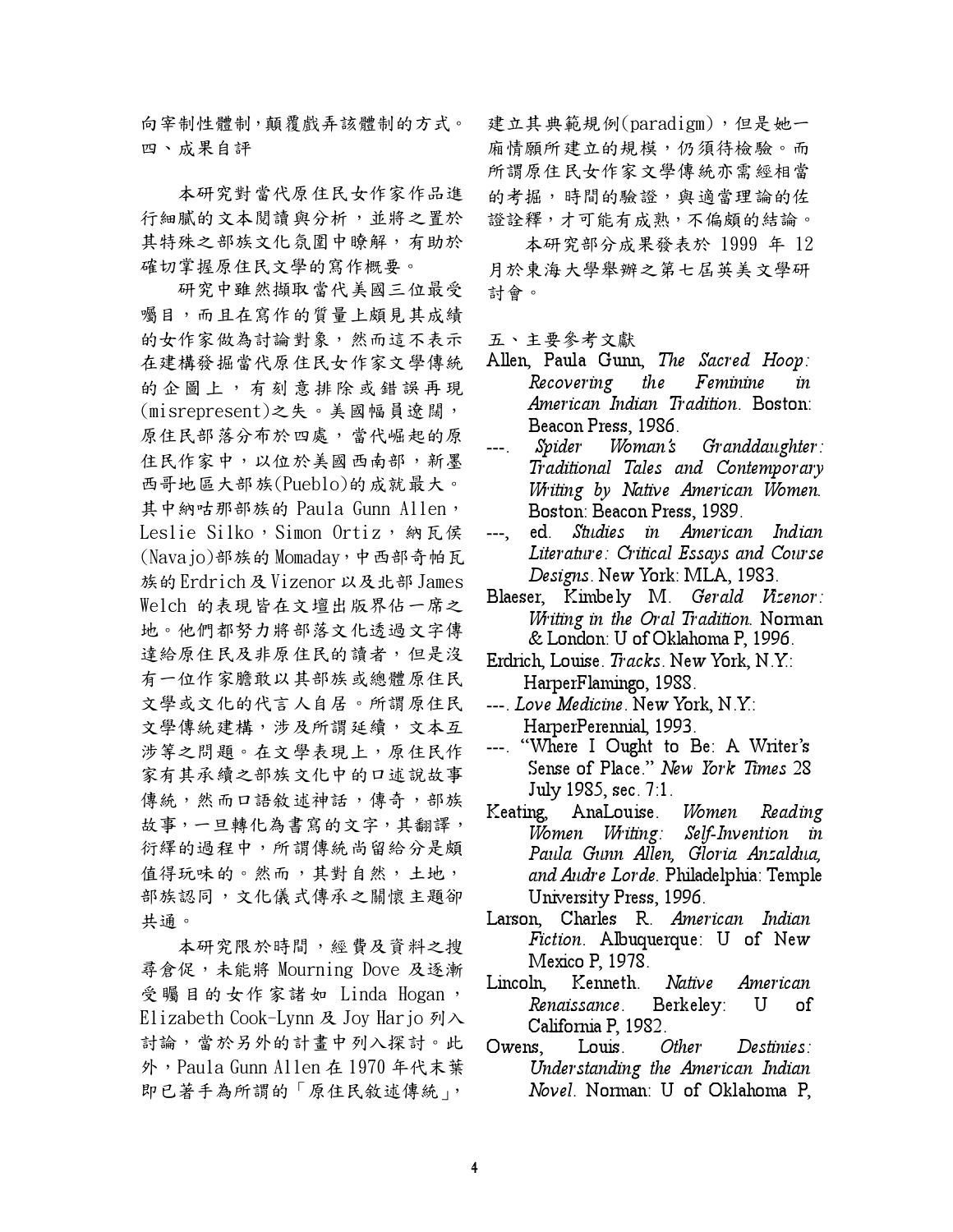1992.

- Peterson, Nancy,. "History, Postmodernism, and Louise Erdrich's *Tracks.'' PMLA ---. Storyteller* New York: Seaver, 1981. ' 109.5(1994): 982-994.
- Rainwater, Catherine. "Reading between Worlds: Narrativity in the Fiction of Louise Erdrich.'' *American Literature* Vizenor, Gerald. "A Postmodern 62.3 (1990): 405-422.
- Roemer, Kenneth M. "Contemporary American Indian Literature: The Centrality of Canons on the Margins." American Literary History 6 (1994): 583-99.
- ---. "A Retrospective Prospective: Audience, Oral Literatures, and Ignorance." Studies in American Indian Literatures 9.3 (1997): 17-24.
- ---. "Silko's Arroyos as Mainstream: Processes and Implications of Canonical Identity." MFS 43.4 (Fall 1997): 10-37.
- Ruoff, A. LaVonne Brown. American Indian Literatures: An Introduction, Bibliographic Review, and Selected Bibliography. New York:MLA, 1990.
- Ruppert, James. "Mediation and Multiple Narrative in Contemporary Native American Fiction." Texas Studies in Literature and Language 28.2 (1986): 209-225.
- ---. Mediation in Contemporary Native American Fiction. Norman: U of Oklahoma P, 1995.
- Schweninger, Lee. "A Skin of Lakeweed: An Ecofeminist Approach to Erdrich and Silko." In Multicultural Literatures through Feminist/Post-structuralist Lenses. Ed. Barbara Frey Waxman. Knoxville: U of Tennessee P, 1993.
- Silko, Leslie Marmon. Ceremony. New York: Viking, 1977.
- ---. "Landscape, History, and the Pueblo Imagination." The Woman That I Am: The Literature and Culture of Contemporary Women of Color. Ed.

Soynini Madison. New York: St. Martin's Griffin, 1994. 498-510.

- 
- ---. Yellow Woman and a Beauty of the Spirit: Essays on Native American Life Today. New York: Simon, 1996.
- Introduction." Narrative Chance: Postmodern Discourse on Native American Indian Literatures. Ed. Gerald Vizenor. Albuquerque: U of New Mexico P, 1989. 3-16.
- ---. "Trickster Discourse: Comic Holotropes and Language Games." Narrative Chance: Postmodern Discourse on Native American Indian Literatures. Ed. Gerald Vizenor. Albuquerque: U of New Mexico P, 1989. 187-211.
- Vizenor, Gerald, ed. Narrative Chance: Postmodern Discourse on Native American Indian Literatures. Albuquerque: U of New Mexico P, 1989.
- Wong, Hertha Dawn. Sending My Heart Back Across the Years: Tradition and Innovation in Native American Autobiography. New York and Oxford: Oxford UP, 1992.